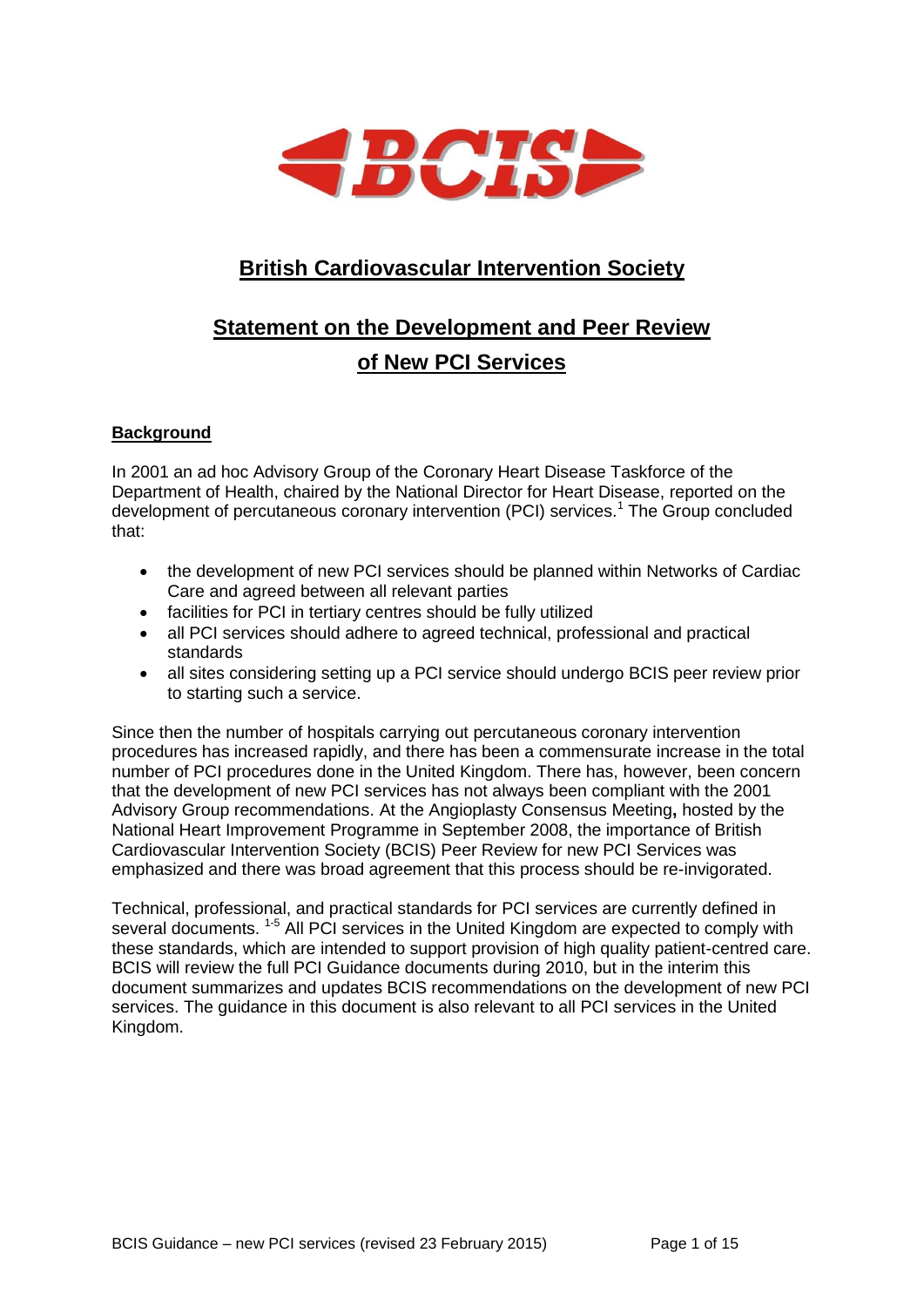#### **BCIS Guidance for new PCI services**

#### **1. Planning**

- 1.1. A new PCI service should be based on a strategic plan, developed in consultation with all relevant stakeholders. Within the National Health Service (NHS) relevant stakeholders include:
	- 1.1.1. All other local PCI services
	- 1.1.2. The relevant cardiac surgical and ambulance services
	- 1.1.3. The local commissioners of coronary intervention services
	- 1.1.4. The Strategic Health Authority (SHA)
	- 1.1.5. Local patient representatives.
- 1.2. The plan for a new PCI service should ensure that the service will be compliant with BCIS Guidance. It is recognised that a new PCI service may not meet all BCIS Guidance from inception and a development period of defined duration should be explicitly included in the planning process. New PCI services should be fully compliant with BCIS Guidance within three years.
- 1.3. An effective reperfusion service for ST-elevation myocardial infarction requires the strategic coordination of different agencies and services to provide an integrated, sustainable, equitable, and reliable system of care. <sup>6</sup> Primary PCI services should therefore only be developed within the NHS with the support of the relevant commissioners, SHA and Cardiac Network.

#### **2. Facilities and Equipment**

- 2.1. Hospitals planning a PCI service must be experienced in the management of haemodynamically unstable patients including the use of echocardiography, inotropic support, intra-aortic balloon counterpulsation, invasive haemodynamic monitoring, and temporary pacing. Hospitals must have ready access to intensive care facilities, transfusion services, renal support and vascular surgery.
- 2.2. A PCI service requires:
	- 2.2.1. At least one dedicated cardiac catheter laboratory with high quality digital imaging, including freeze frame, zoom, road mapping, and immediate playback capability. In hospitals with only one catheter laboratory a high resolution portable fluoroscopy unit should be available to allow safe completion of a PCI procedure if the primary radiographic equipment fails.
	- 2.2.2. Appropriate radiation protection equipment including lead aprons and screens.
	- 2.2.3. High quality physiological measurement equipment.
	- 2.2.4. Oxygen saturation monitoring.
	- 2.2.5. PCI consumables including a range of guide catheters, wires, balloons, stents (bare metal and drug-eluting), covered stents, other equipment (e.g. embolic protection devices), and adjunctive pharmacological agents (e.g. glycoprotein IIbIIIa receptor antagonists) as appropriate to the intended case-mix.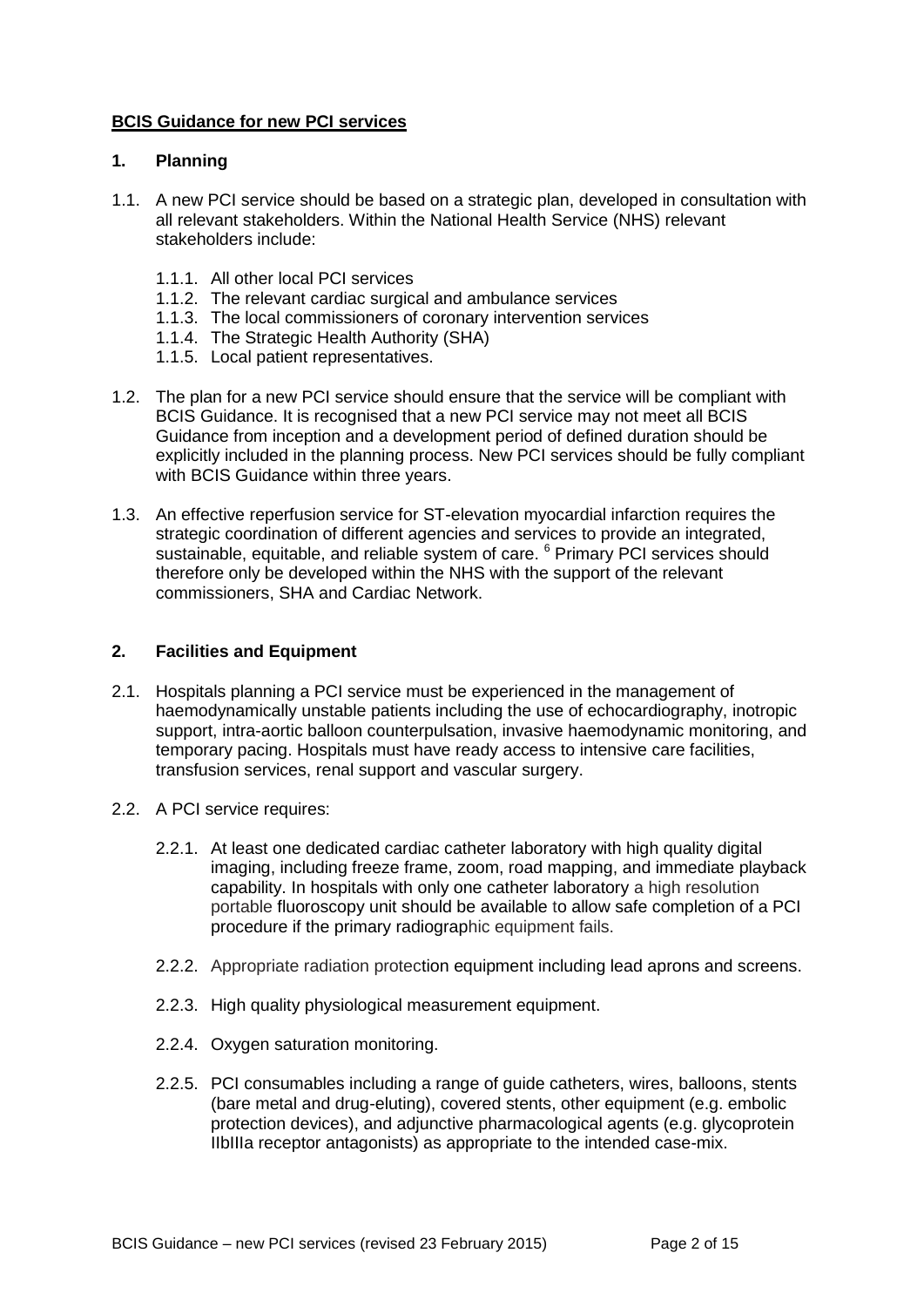- 2.2.6. An intra-aortic balloon pump, which should be available for all PCI procedures (a second balloon pump allows the service to continue if the first balloon pump is in use).
- 2.2.7. Facilities for cardiopulmonary resuscitation and management of haemodynamically unstable patients, including access to urgent transthoracic echocardiography, pericardial aspiration, and anaesthetic support.
- 2.2.8. Pre- and post-procedural patient preparation and monitoring areas including facilities for cardiac rhythm, oxygen saturation, and arterial pressure monitoring.
- 2.2.9. Digital archive for storage and retrieval of coronary arteriographic images.
- 2.2.10. IT and audit infrastructure (hardware, software, personnel) to ensure complete data submission on all PCI procedures to the National Congenital Heart Disease Audit (NCHDA), and to support institutional and regional audit of PCI activity.

# **3. Cardiac surgical service support**

- 3.1. The use of coronary artery stents has improved the acute outcome of PCI procedures and has reduced the need for emergency coronary artery bypass surgery. In contemporary PCI practice haemodynamic or ischaemic complications requiring emergency cardiac surgery occur infrequently.<sup>7</sup> Nevertheless, guidance from BCIS and other national societies states that emergency cardiac surgical cover is required for PCI $3,8$
- 3.2. All new PCI services must agree a written protocol for the provision of emergency cardiac surgical cover with a local cardiac surgical service. This requirement applies to PCI services at hospitals with and without on-site cardiac surgery. The protocol must describe clear lines of communication between the PCI service and the cardiac surgical service, and must ensure that surgical cover is available for all relevant PCI procedures.
- 3.3. Case selection for PCI should take account of the potential need for and access to emergency cardiac surgery. For example, it may not be appropriate to treat high risk patients who are also candidates for emergency surgical revascularization in hospitals without on-site cardiac surgery.
- 3.4. The time between a decision to refer a patient for emergency cardiac surgery and cardiopulmonary bypass being established should be as short as possible and less than 90 minutes.
- 3.5. PCI services without on-site cardiac surgery must agree a written protocol with the local ambulance service that describes arrangements for emergency transfer of patients to the cardiac surgical service. The protocol must include transfer of patients with an intra-aortic balloon pump and should be tested with a trial transfer.
- 3.6. All PCI services must establish a mechanism for interaction with the local cardiac surgical service, including discussion of complex cases within the framework of a regular multi-disciplinary meeting. <sup>9</sup> Where appropriate such multi-disciplinary case discussions should be facilitated by electronic image transfer and video conferencing.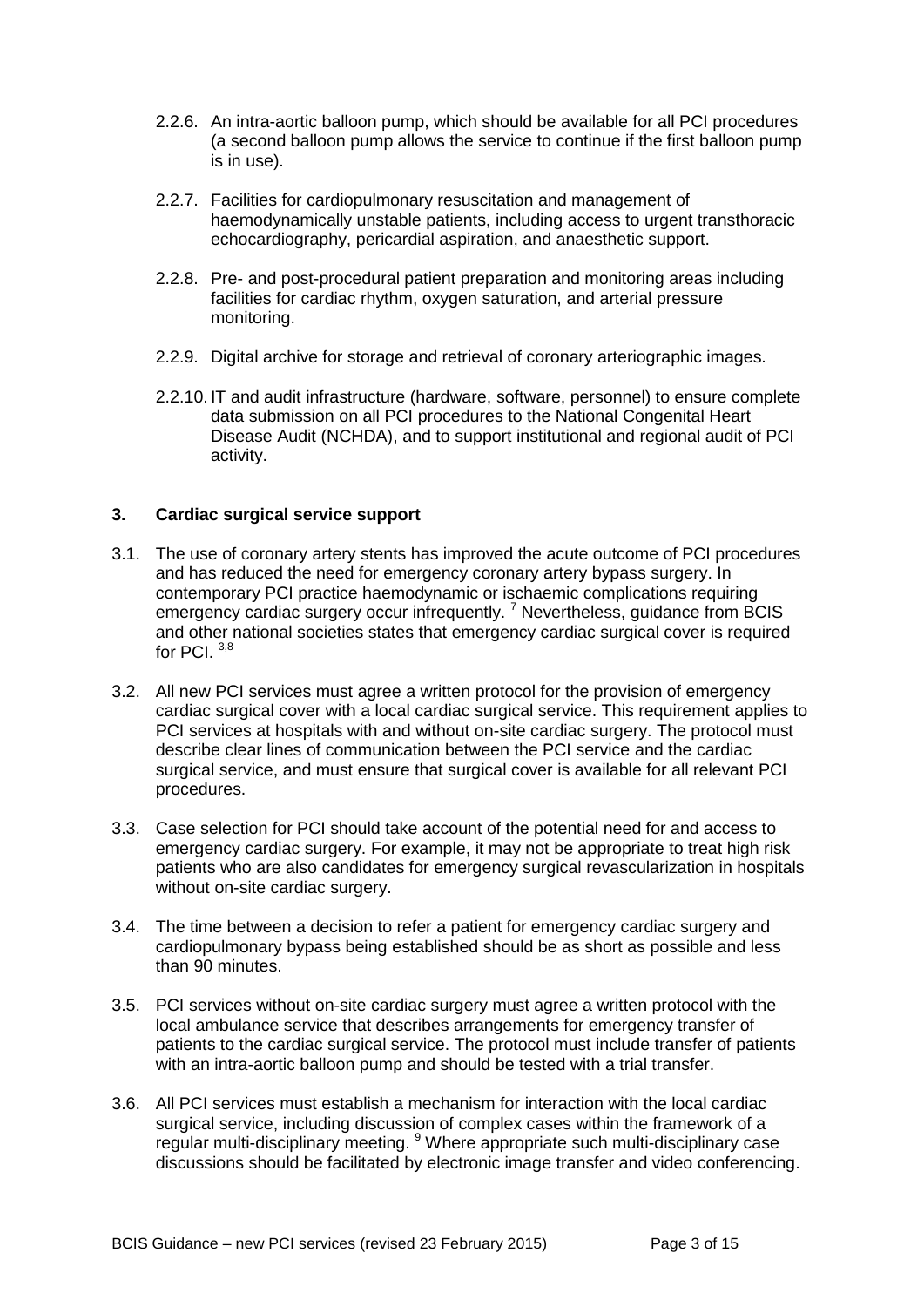#### **4. Institutional PCI volume**

- 4.1. The optimal size of a PCI service has not been determined. Infrequent practice is not likely to promote high quality care and conversely, excessively large services may be unable to sustain consistently high practice standards.
- 4.2. An association between institutional or operator volume of PCI procedures and procedural outcome has been reported. The reasons for this association have not been fully elucidated, but outcomes following PCI relate to a complete system of care, not just to the skill of individual operators. Previous BCIS guidance documents have therefore concluded that clinical staff involved in providing a PCI service (including nurses, physiologists, radiographers, junior doctors, and interventional operators) all need to experience a sufficient number of cases in their centre to ensure institutional competence.3-5
- 4.3. Total institutional PCI volume
	- 4.3.1. Several registry studies have demonstrated an inverse relationship between total hospital PCI volume and rates of in-hospital adverse outcomes, but this has not been confirmed in all studies. <sup>10-18</sup> Nevertheless, in 2007 an ACCF/AHA/SCAI report concluded that technological advances have not offset the influence of procedural volume on outcome, and confirmed that there are statistical associations between activity levels and short-term complication rates (emergency coronary bypass surgery and mortality) in contemporary PCI practice. <sup>19</sup>
	- 4.3.2. It has been suggested that the relationship between volume and outcome has been harder to demonstrate since the introduction of coronary stents into routine practice, particularly for elective PCI. The available evidence suggests that the volume-outcome relationship is strongest for patients at highest risk of adverse outcomes, including patients with non-ST and ST-elevation acute coronary syndromes. 20-22
	- 4.3.3. Total institutional PCI volume is one of many factors contributing to variability in service quality, and other relevant quality indicators (e.g. risk adjusted outcomes, call and door to balloon times) will become increasingly important as local and national audit programmes develop (see section 8). In the interim total institutional procedural volume provides an easily measured but imperfect surrogate for PCI service quality.
	- 4.3.4. As a minimum, total institutional volume should be sufficient to allow all members of the team to maintain proficiency in the care of PCI patients (see section 5.3 for individual operator requirements). It is recognised that some operators work in more than one institution but current evidence suggests that total institutional activity is as important as individual operator activity. All new PCI services should therefore plan to carry out at least 200 therapeutic coronary interventions in the first year and increase activity to at least 400 cases per annum within three years. Instrumentation of a coronary artery for diagnostic purposes (e.g. with a pressure wire or intravascular ultrasound catheter) should not be included in this number of interventions. If the local catchment population is unlikely to require 400 cases per annum there should be other explicit imperatives that justify the development of the new PCI service (e.g. long distance to the nearest alternative PCI service).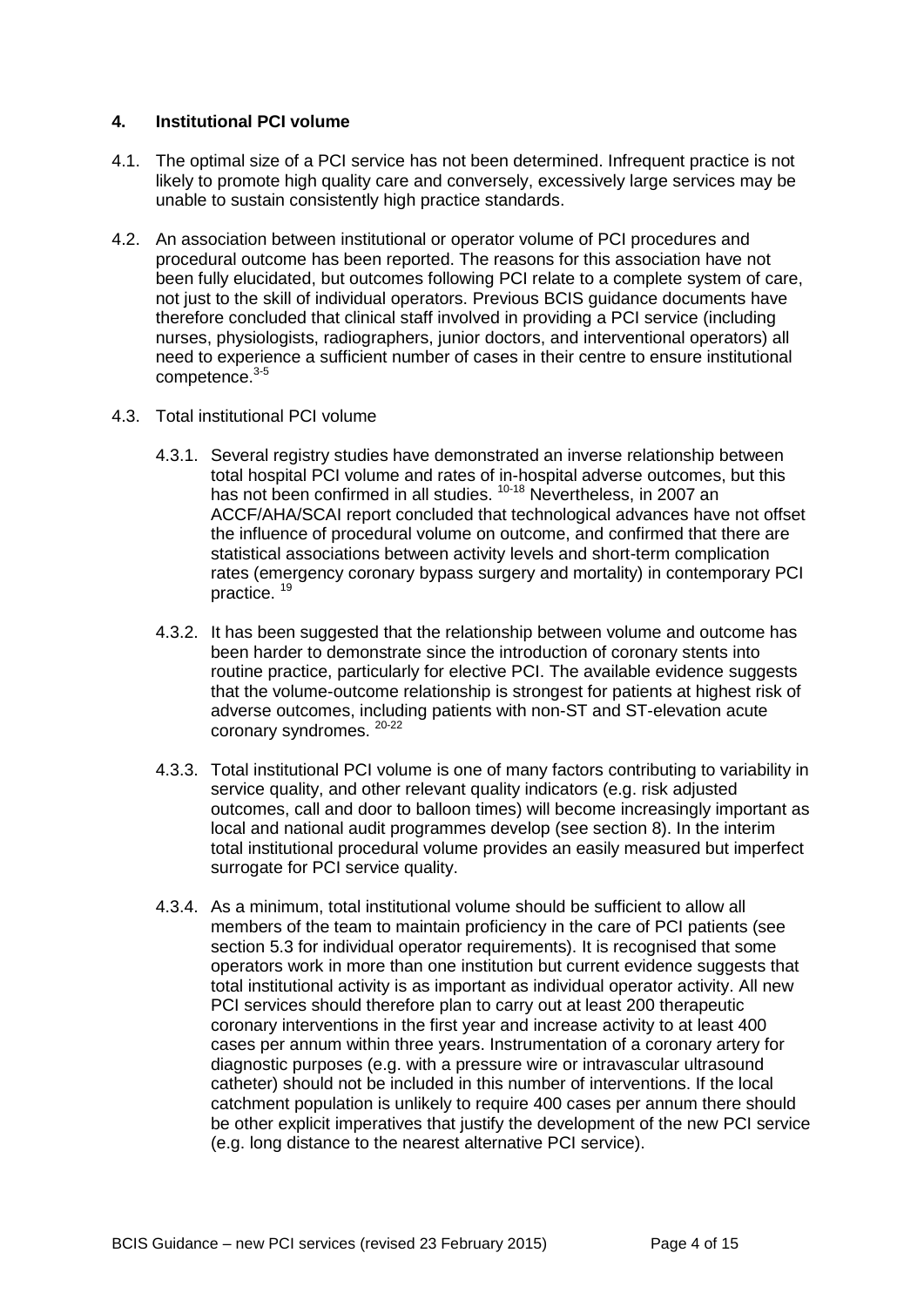4.3.5. The number of PCI procedures carried out within each United Kingdom PCI service is published annually.<sup>7</sup> A BCIS peer review visit will be recommended for all PCI services that carry out fewer than 200 procedures per annum for three successive years.

#### 4.4. Primary PCI volume

- 4.4.1. The objective of a primary PCI service is to provide timely reperfusion therapy to unselected patients with ST-elevation myocardial infarction. These patients range from stable patients with limited myocardial injury to haemodynamically unstable patients with cardiogenic shock, pulmonary oedema, or out-of-hospital cardiac arrest who may require ventilation and intensive care.
- 4.4.2. The design of primary PCI services should be negotiated within clinical networks between PCI centres, commissioners and the SHA. The agreed service plan will depend on many factors, including local geography, demographics, ambulance service isochrone maps, access to catheter laboratories, availability of relevant clinical staff, provision of support services, and overall service cost. The service plan may need to balance the need to minimise transport times against the requirement for continuous (24 hour, 7 days per week) access to an effective and sustainable primary PCI service (both for patients who present via ambulance services or via Accident & Emergency departments). Optimal delivery of a primary PCI service will depend on effective communication between all relevant parties, supported by unambiguous protocols between ambulance services, emergency departments, catheter laboratory teams, and critical care facilities.
- 4.4.3. Several studies have reported a relationship between institutional or operator volume and outcome for primary PCI,  $20-27$  but the minimum number of primary PCI procedures required to maintain institutional or operator competence has not been established.
- 4.4.4. Primary PCI services are unlikely to be sustainable with fewer than five operators and operators carrying out at least 20 primary PCI procedures per annum have been reported to have lower in-hospital mortality than operators doing fewer primary PCI procedures. <sup>20</sup> Hospitals carrying out at least 50 primary PCI procedures for ST-elevation myocardial infarction per annum may achieve better outcomes than services carrying out fewer procedures. 20,23-25 High total institutional PCI volume (more than 400 PCI cases per annum) has been associated with short door to balloon times and lower hospital mortality for patients undergoing primary PCI. 21,22,27
- 4.4.5. European Society of Cardiology (ESC) and American College of Cardiology (ACC)/American Heart Association (AHA) guidance documents recommend that individual hospitals providing a primary PCI service for patients with STelevation myocardial infarction should operate that service continuously (24 hour, 7 days per week). <sup>28, 29</sup> In the United Kingdom there are approximately 500 reperfusion-eligible myocardial infarction patients per million population per annum. If an individual United Kingdom hospital provides an independent and continuous (24 hour, 7 days per week) primary PCI service (with an appropriate number of medical and non-medical staff to cover a rota) the hospital would need to serve a population of at least 200 000 to achieve a minimum number of 100 primary PCI procedures per annum.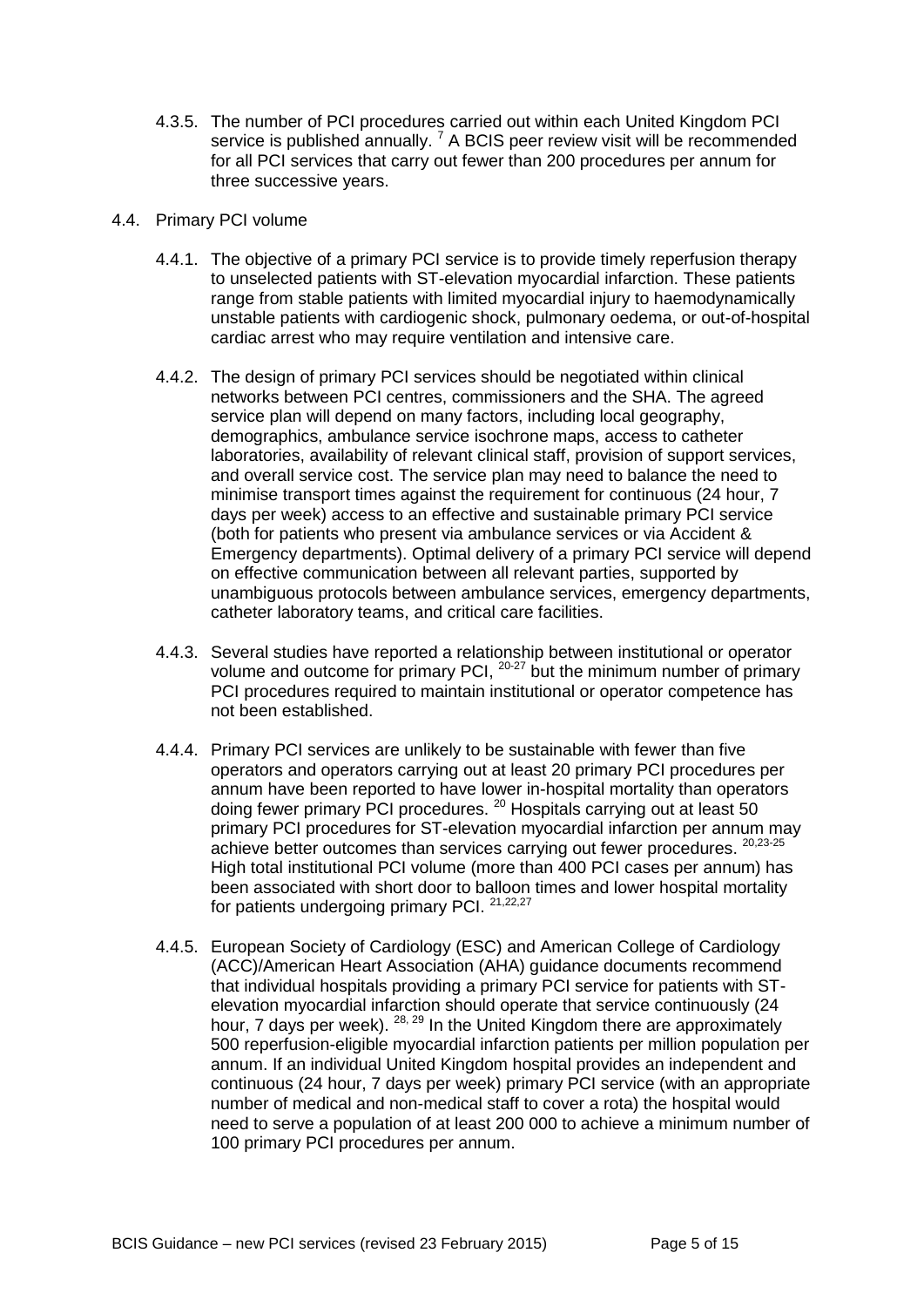- 4.4.6. Notwithstanding ESC and ACC/AHA guidance, in some cardiac care networks in the United Kingdom primary PCI services are provided by a group of hospitals, including some hospitals that offer primary PCI during restricted hours. Individual hospitals participating in a primary PCI service should be able to maintain a level of activity that will ensure institutional competence in dealing with unselected patients with ST-elevation myocardial infarction. If a single hospital provides primary PCI during normal daytime working hours only (for example, Monday to Friday, 9am to 5pm) and wishes to carry out a minimum of 100 on-site primary PCIs per annum it would need to serve a population of approximately 500 000. Operators who carry out primary PCI at hospitals with lower institutional primary PCI volumes would need to participate in a regional primary PCI rota to maintain individual operator volumes of 20 primary PCI procedures per annum.
- 4.4.7. An individual hospital contributing to a primary PCI service must be part of the network-wide primary PCI strategy to ensure that all patients with ST-elevation myocardial infarction have equitable, continuous (24 hour, 7 days per week), and effective access to primary PCI, regardless of the time of presentation.

### **5. Staffing requirements**

- 5.1. The provision of a high quality PCI service requires an experienced multidisciplinary team capable of delivering high quality care throughout the patient pathway, including pre-procedural assessment, consent, intervention, post-procedural care, and rehabilitation.
- 5.2. All PCI services should have at least three independent PCI operators to ensure that an uninterrupted service can be provided. An independent PCI operator is someone who has successfully completed a United Kingdom (or equivalent) training programme in PCI and is on the Specialist Register for cardiology. An independent operator decides that PCI is appropriate management, plans the intervention strategy, and carries out the procedure without supervision. A service with only three independent operators may be difficult to sustain long-term and services should plan to increase the number of operators to four to six, depending on workload.
- 5.3. Independent operators must carry out at least 75 PCI cases as primary operator per annum to maintain competence. The primary operator does the PCI procedure and assumes responsibility for the procedural outcome. New PCI services should be planned to ensure that all operators meet this standard. PCI operators who carry out fewer than 75 primary operator procedures per annum, and operators who work on more than one site but will contribute fewer than 50 cases per annum to the new service, should not form part of the team of three independent operators at the new PCI site.
- 5.4. When new PCI services start, some fully trained PCI operators may wish to resume coronary interventional practice after a period of low volume activity or a period of absence from coronary interventional practice. Operators who have carried out 75 cases per year for the previous two years but are then absent from coronary interventional practice for less than 6 months (for example illness, pregnancy, temporary suspension, etc.) do not require additional training before resuming independent practice. If the period of absence exceeds 6 months but is less than two years the operator is advised to carry out a minimum of 20 cases with the support of an independent operator colleague before resuming fully independent practice. Operators who have been fully trained but have not maintained 75 cases per annum for two years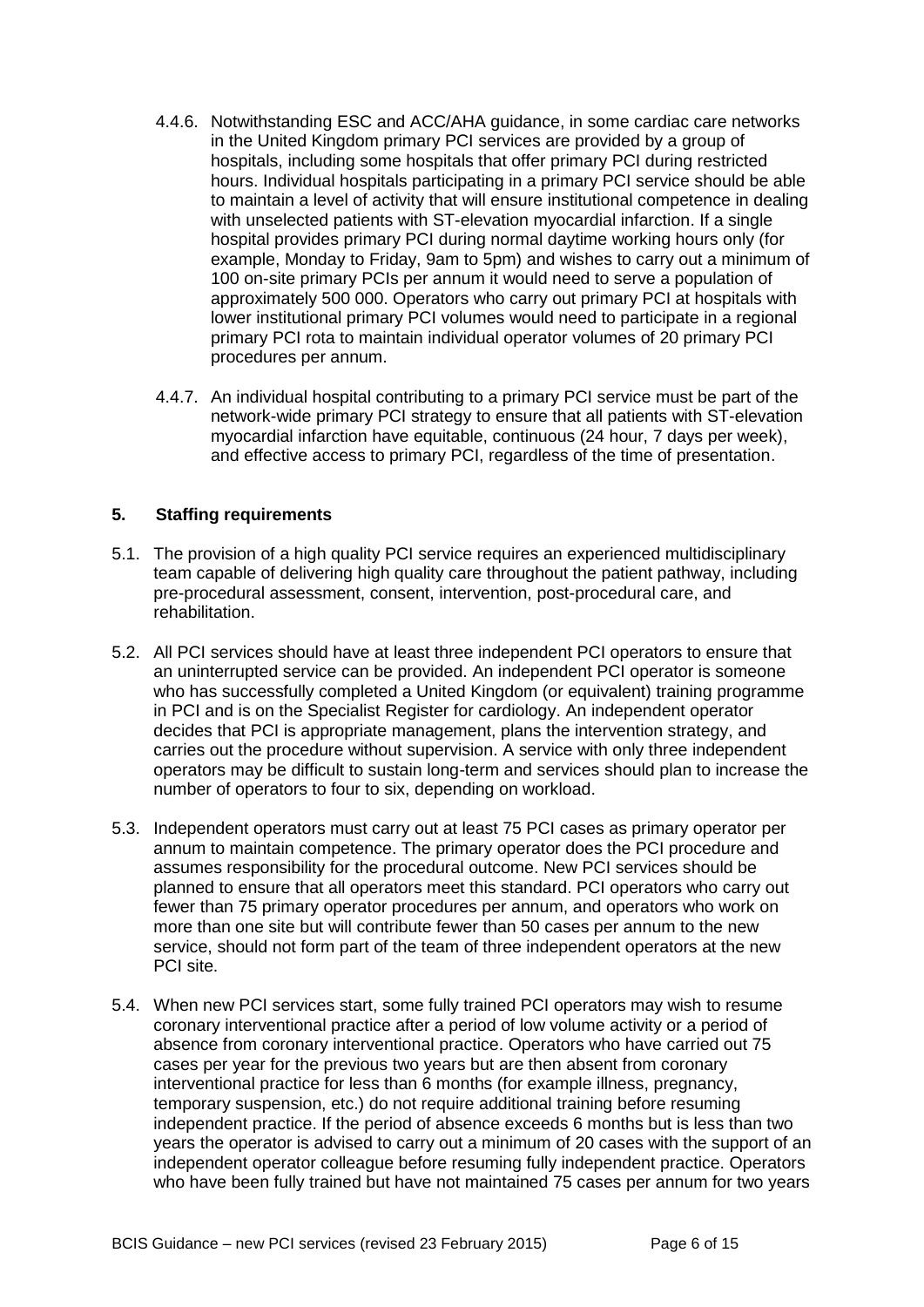or more are advised to spend two years performing at least 75 cases per annum under the supervision of an independent operator before resuming independent practice.

- 5.5. Cardiologists who have never been fully trained in PCI and who wish to start PCI must undergo formal PCI training. Where possible the training should be negotiated with and be directed by the local cardiology Training Programme Director. A baseline assessment of knowledge, skills, attitudes, and experience should be carried out so that an individualised training and assessment plan can be formulated. This plan should cover the curriculum for interventional training defined by the cardiology Specialist Advisory Committee and include a logbook of interventional cardiology experience, workplace-based assessments, and records of appraisal with supervisors.<sup>30</sup>
- 5.6. New PCI services must be supported by a range of other clinical staff with relevant nursing, radiography and physiology expertise. Formal training opportunities for nonmedical staff are limited, but the non-medical clinical team must have sufficient experience in PCI to ensure safe and effective PCI service delivery. The number of non-medical staff will depend on work load and local practice but should be sufficient to sustain the service, including requirements for out-of-hours rotas.
- 5.7. All PCI operators should have four days per year for participation in interventional educational programmes and for "Continuing Professional Development" (CPD), including attendance at national and/or international interventional cardiology meetings. All non-medical staff also require opportunities for education and this must be explicitly included in the service plan.

#### **6. Peri-procedural care**

- 6.1. PCI procedures range from elective procedures that can be carried out at low risk to emergency procedures in haemodynamically unstable patients that involve substantially higher procedural risk, but any PCI patient can develop peri-procedural complications.
- 6.2. All PCI services must ensure that arrangements for peri-procedural care are appropriate for any possible case-mix that may be encountered. All new PCI services must develop written protocols describing the patient care pathway through a PCI procedure. These protocols should include patient education and consent (with involvement of relatives and carers as appropriate), pre-procedural assessment, postprocedural care, discharge and follow-up procedures, and rehabilitation. The protocols must facilitate the recognition and management of procedural complications (such as pericardial tamponade, major haemorrhage, radiographic contrast reactions, and stent thrombosis) by nursing and junior medical staff. The protocols should define clear lines of communication between nursing and junior medical staff and the consultant interventional cardiologist responsible for the patient's care. Relevant staff should be regularly updated on the patient care protocols.
- 6.3. Provision of optimal patient care requires continuous (24 hour, 7 days per week) local consultant interventional cardiologist cover and continuous access to the local catheter laboratory after all PCI procedures. All PCI services should develop plans to provide this level of service within three years.
- 6.4. Individual PCI operators have a clinical responsibility for a patient throughout the care pathway. Before proceeding with a PCI procedure the individual PCI operator must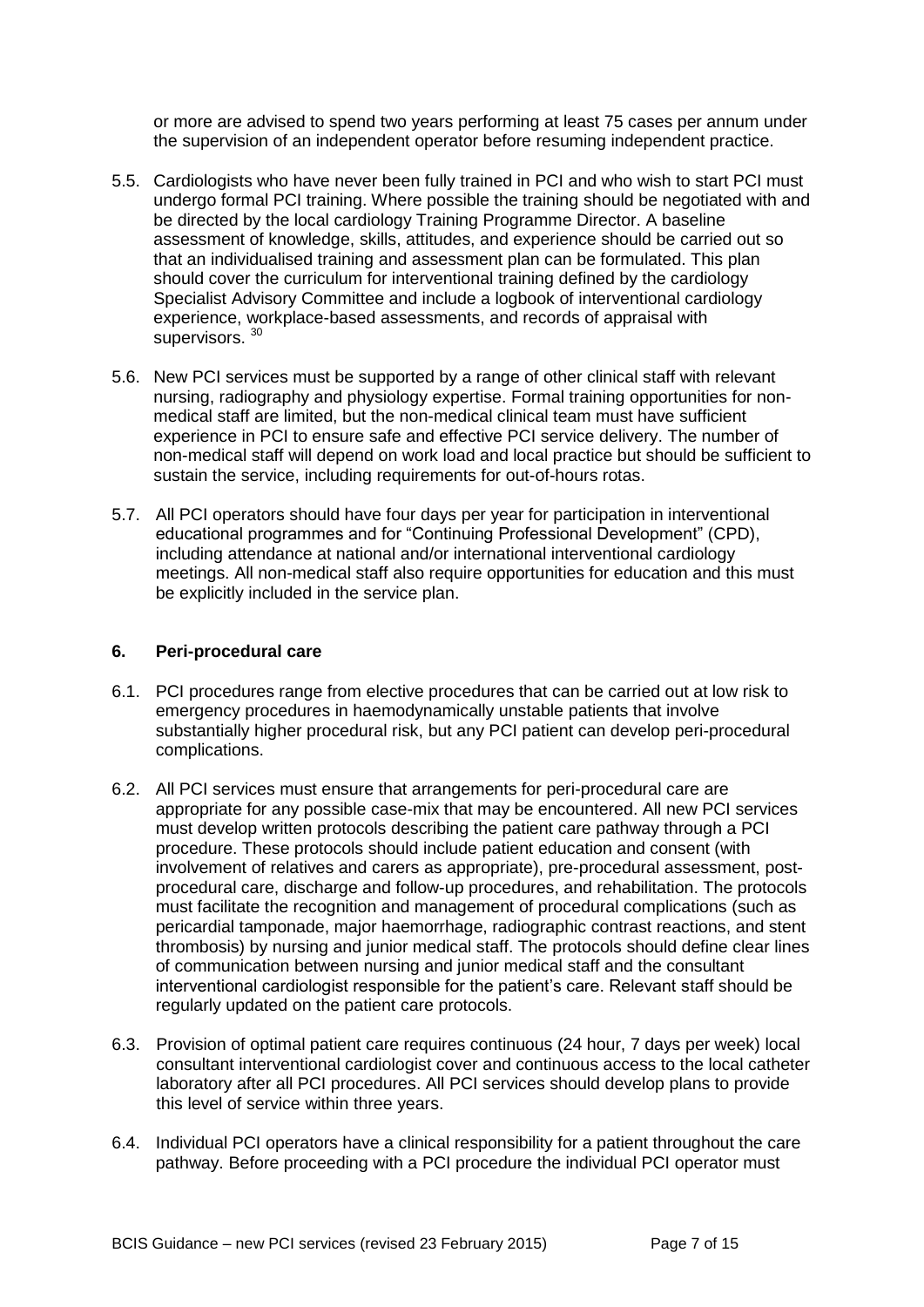ensure that appropriate medical cover and catheter laboratory access will be available following the procedure.

- 6.5. Elective PCI:
	- 6.5.1. Patients undergoing elective PCI for stable symptoms can be scheduled during routine working hours (9am to 5pm), and are generally at low peri-procedural risk.
	- 6.5.2. As a minimum, a consultant interventional cardiologist must be available on a formal on-call rota to provide overnight medical cover after all elective PCI procedures, including day-case procedures. The rota should be published and formally agreed between all participating cardiologists. The rota must cover days when elective PCI is carried out at the PCI site, but all services should develop plans for continuous (24 hour, 7 days per week) consultant interventional cardiologist cover.
	- 6.5.3. As a minimum, all PCI services must provide access to the local catheter laboratory for six hours after routine working hours (9am to 5pm) and after completion of all elective PCI procedures. The laboratory should be fully operational within 60 minutes of a call. Complications more than six hours after elective PCI are infrequent but may require emergency catheter laboratory access, and continuous (24 hour, 7 days per week) access to the local catheter laboratory therefore provides optimal patient care. If uninterrupted access to the local catheter laboratory cannot be provided, arrangements for emergency transfer of a patient to another PCI service providing continuous catheter laboratory access must be agreed in writing between all relevant parties. All PCI services should develop plans for continuous (24 hour, 7 days per week) access to the local catheter laboratory.
- 6.6. Urgent PCI (for non-ST-elevation acute coronary syndrome):
	- 6.6.1. Patients with non-ST-elevation acute coronary syndrome present at any time, may require urgent or emergency PCI, and are at increased peri-procedural risk. PCI services treating patients with acute coronary syndrome must be able to manage haemodynamically unstable patients who may require intra-aortic balloon counterpulsation, anaesthetic support and ventilation, and intensive care facilities.
	- 6.6.2. PCI services managing patients with non-ST elevation acute coronary syndrome should provide continuous (24 hour, 7 days per week) local consultant interventional cardiologist cover and continuous local catheter laboratory access. Plans to establish an uninterrupted service should be apparent at the inception of the new PCI service.
	- 6.6.3. If a continuous local service cannot be provided (for instance, during the development phase of a new service), there should be access to the local catheter laboratory for an absolute minimum of six hours after routine working hours (9am to 5pm) and after completion of the last PCI procedure. In addition, a robust written protocol for the management of patients with non-ST elevation acute coronary syndrome outside of local operating hours must be developed and agreed in collaboration with other PCI services. This protocol must ensure that patients with non-ST elevation acute coronary syndrome have continuous consultant interventional cardiologist cover and catheter laboratory access throughout their hospital admission. If a continuous local service is unlikely to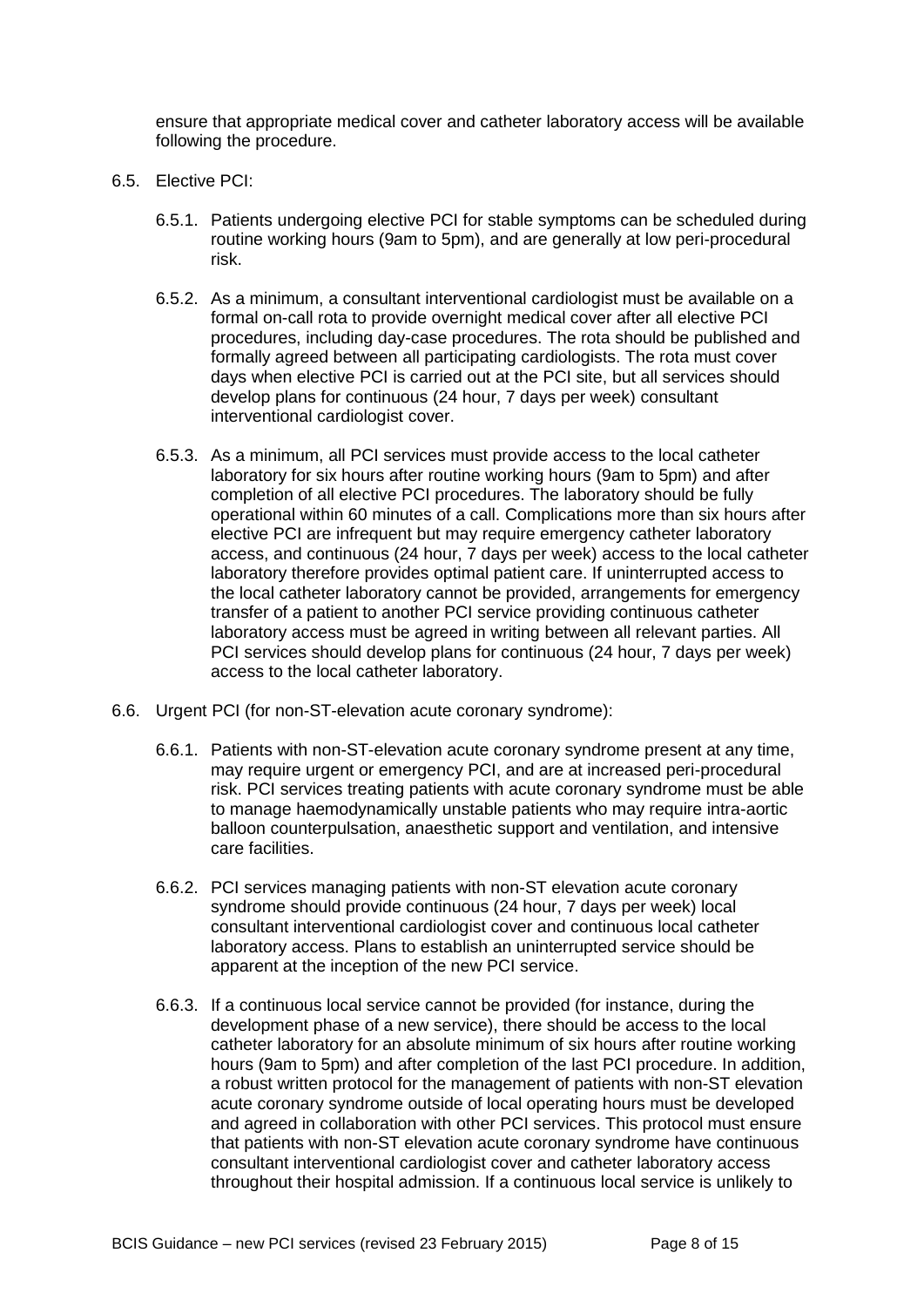be feasible within three years, the rationale for providing a service for non-ST elevation acute coronary syndrome and the agreed provision of cover from other PCI services should be made explicit in the service plan.

- 6.7. Primary PCI (for patients with ST-elevation myocardial infarction):
	- 6.7.1. Patients with ST-elevation myocardial infarction range from relatively stable patients with side-branch occlusion of an epicardial artery to haemodynamically unstable patients in pulmonary oedema and cardiogenic shock. In the United Kingdom in 2008 primary PCI was associated with a mortality of 4.1%, and mortality for patients in cardiogenic shock was 29.7%.<sup>7</sup>
	- 6.7.2. Following primary PCI patients may be haemodynamically unstable and require intra-aortic balloon counterpulsation, and are at increased risk of complications including re-infarction and stent thrombosis.<sup>31,32</sup> Primary PCI patients require specialist cardiology care and may need re-intervention in the catheter laboratory on an urgent or emergency basis. Optimal care of primary PCI patients requires continuous (24 hour, 7 days per week) consultant interventional cardiologist cover and catheter laboratory access at the hospital where the primary PCI is carried out.
	- 6.7.3. In some cardiac care networks in the UK some hospitals contributing to primary PCI services may operate a restricted hours service for logistic, geographic, or other reasons. If a continuous local primary PCI service cannot be provided, robust arrangements for management of patients requiring reperfusion therapy outside of local operating hours must be developed in collaboration with all other relevant stakeholders. In addition there must be robust arrangements for the care of primary PCI patients treated at the hospital offering a restricted hours primary PCI service throughout the patients' admission to that hospital. These arrangements must be agreed with relevant stakeholders as part of a network-wide primary PCI service strategy and must include continuous (24 hour, 7 days per week) consultant interventional cardiologist cover and uninterrupted access to a catheter laboratory.

#### 6.8. On-call rotas

- 6.8.1. All independent PCI operators should be involved in the care of, and share responsibility for PCI patients throughout the patient pathway. Arrangements for on-call rotas must be sustainable and agreed locally between all independent PCI operators contributing to the PCI service. On-call rotas may include participation in a primary PCI service. Individual PCI operators who carry out PCI must ensure that arrangements for post-procedural care meet the standards defined in sections 6.1 to 6.7. This can be achieved by local institutional or regional out-of-hours rotas. These arrangements must be explicit, robust, and formally agreed in writing between all participating operators and hospitals.
- 6.8.2. The contribution of medical and non-medical catheter laboratory staff to PCI on-call rotas should be considered in the business plan when a new PCI service is proposed. On-call commitments should be reflected in consultant and non-medical staff job plans.
- 6.8.3. An adequate number of clinical (medical and non-medical) catheter laboratory staff must be available to support the local and/or regional PCI on-call rota.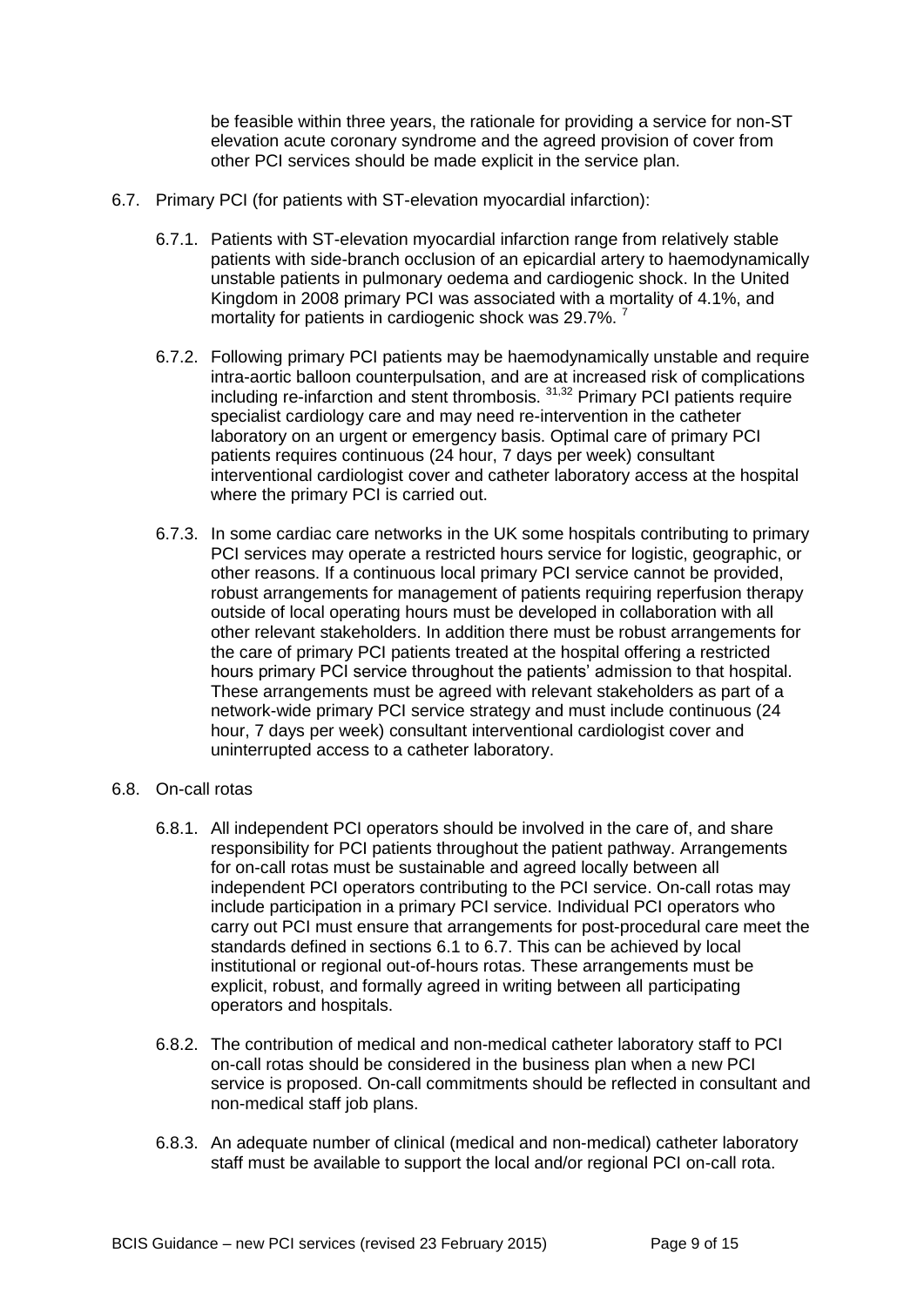## **7. Consent**

- 7.1. The patient consent process should comply with relevant Department of Health and General Medical Council guidance, and should include a description of 'significant, unavoidable or frequently occurring risks' of the proposed procedure. 33,34
- 7.2. The patient consent process for PCI at hospitals without on-site cardiac surgery must inform patients of the potential need for emergency transfer to another hospital for management of complications, which may include emergency cardiac surgery.
- 7.3. The patient consent process for PCI at hospitals without a continuous (24 hour, 7 days per week) local PCI service must inform patients of the potential need for transfer to another hospital for the management of complications.

#### **8. Audit**

- 8.1. All new PCI services must submit complete procedural and in-hospital outcome data to NCHA. This includes the recording of all major adverse cardiovascular and cerebrovascular events up to hospital discharge. These data will be used to assess the quality of individual PCI services using a range of metrics, including risk-adjusted outcomes, and call to balloon and door to balloon times for patients undergoing primary PCI.
- 8.2. All PCI services should formally audit local PCI activity at least annually, but more frequent audit may be appropriate, particularly during the development phase of a new PCI service. All services should develop plans for participation in regional audit and peer review with colleagues from other PCI centres and from the local surgical service.
- 8.3. Any patient treated by a local PCI service but subsequently transferred to another PCI service or a cardiac surgical service for the management of a complication of the initial PCI procedure should be the subject of an individual case review involving all relevant clinicians.
- 8.4. All institutions providing a primary PCI service should participate in the national audit programme and provide outcomes of all primary PCI patients to the point of hospital discharge. Analysis of these audit data and further clinical research may influence the future provision of services.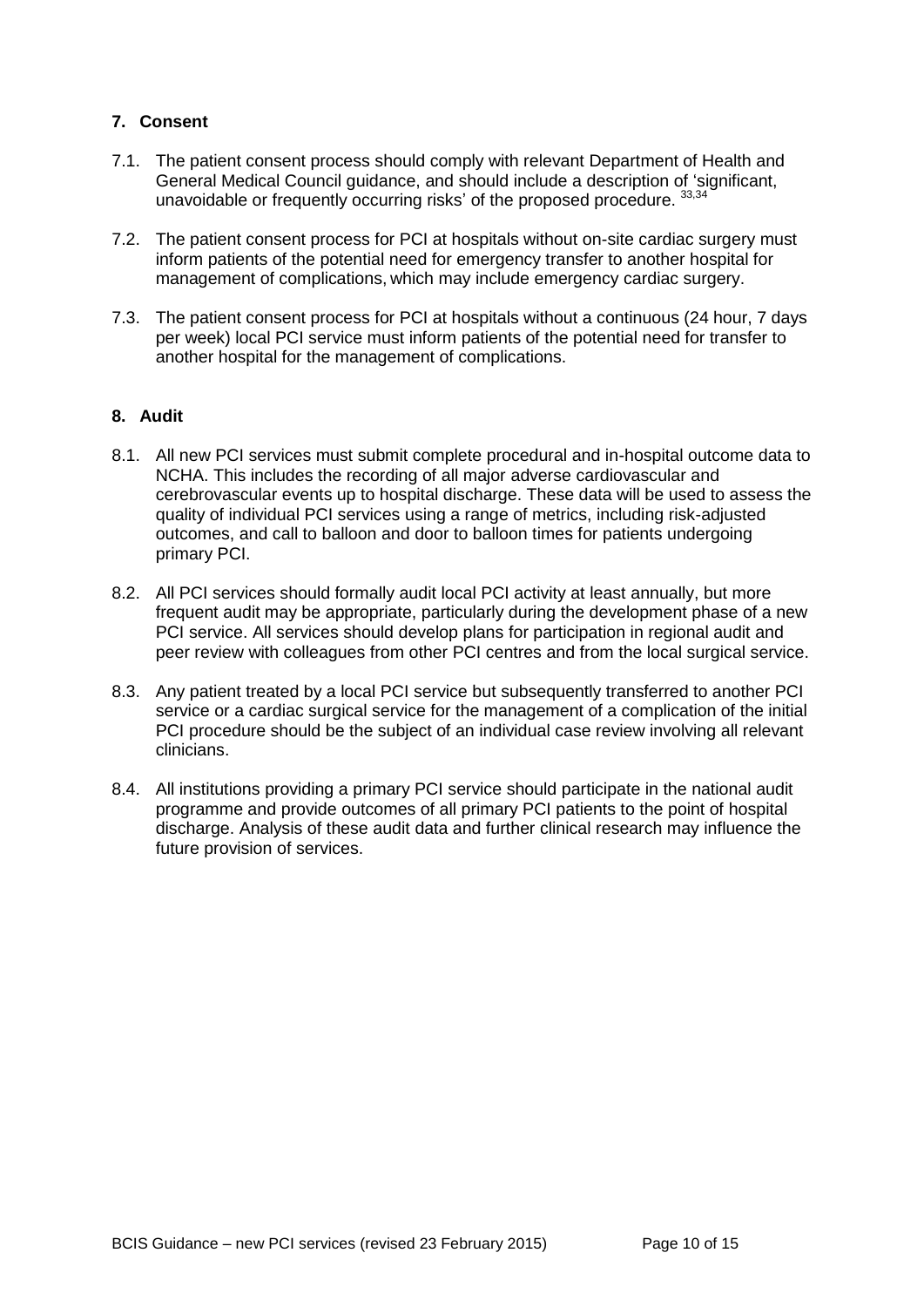#### **The BCIS Peer Review process**

The BCIS peer review process is designed to assess whether a proposed new PCI service complies with BCIS guidance. As agreed with the DoH Heart Team, all hospitals wishing to start a new PCI programme are required to undergo a BCIS peer review visit. To initiate this process, a formal letter from the Trust Chief Executive should be addressed to the BCIS Honorary Secretary, requesting a site visit. This letter should confirm the Chief Executive's intention to create a PCI service that is consistent with the BCIS standards and that the service will not be initiated until a satisfactory site visit has been completed and the confirmatory report received. The peer review visit will be carried out by a member of BCIS Council or a member of the BCIS Clinical Standards Group, together with one other senior interventional cardiologist. If necessary, the peer review team may include non-medical catheter laboratory staff representatives. All members of the peer review team will work in separate PCI services outside the region of the proposed new PCI service.

The following information must be forwarded to the BCIS Peer Review team before the peer review visit:

- 1. An overview of the Trust (size, location, and facilities) and a description of supporting medical services (including access to intensive care, vascular surgery, cardiac surgery, transfusion services and renal support).
- 2. A description of local cardiology services, facilities, and staffing levels (including consultant, other medical and non-medical staff).
- 3. An outline of existing regional arrangements for myocardial revascularization (current providers, case numbers, waiting times for elective and non-elective procedures) and the projected impact of the proposed service on existing providers. Any Network Revascularisation Strategy, including any plans for primary PCI should also be described.
- 4. The business plan for the new PCI service, including an overview of the catchment population (demographics, disease prevalence), projected demand and capacity for PCI, the proposed case-mix and anticipated volume of PCI activity.
- 5. Written confirmation that all relevant stakeholders have been consulted about the proposed new PCI service. For a new NHS PCI service stakeholders will generally include the local Cardiac Network, the Strategic Health Authority, the local commissioners of PCI services, local patient representatives invited by the commissioners and/or local Cardiac Network, the relevant cardiac surgical service, the local ambulance service for hospitals without on-site cardiac surgery, and other local PCI service providers.
- 6. A protocol for emergency cardiac surgical support including the written agreement of the relevant surgical service.
- 7. If appropriate, a written agreement with the local ambulance service, with evidence that patients with an intra-aortic balloon pump can be transferred to the cardiac surgical service to allow cardiopulmonary bypass to be established within 90 minutes of a call.
- 8. A description of arrangements for consultant interventional cardiologist cover and catheter laboratory access after all PCI procedures, including confirmation of support from any other PCI service contributing to these arrangements.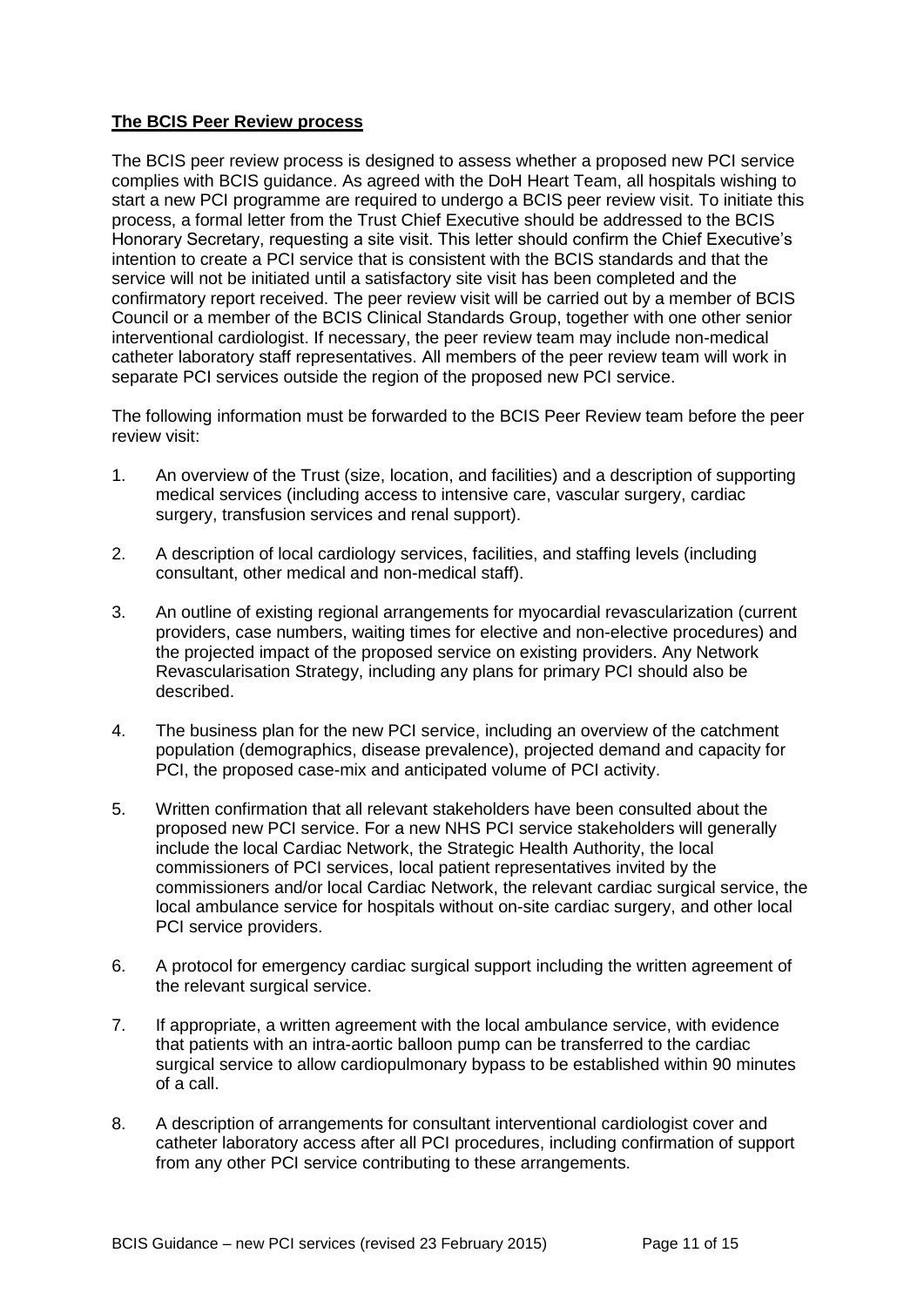- 9. The proposed schedule of catheter laboratory activity.
- 10. The records of each independent PCI operators' training and experience in PCI, including recent PCI activity and CPD.
- 11. The arrangements for audit, including submission of complete PCI procedural and in-hospital outcome data to NCHDA.
- 12. Description of interactions with other PCI and cardiac surgical services including arrangements for multidisciplinary meetings and case discussion, regional audit and peer review, research, and training.
- 13. Protocols for patient care, including case-selection and consent, and pre- and postprocedural care.

A mutually convenient time for the peer review site visit will be arranged as soon as possible after receipt of the request and relevant documents and information about the proposed PCI service. BCIS will charge a fee for the peer review site visit and preparation of the report, and will expect all reasonable travel and subsistence expenses of the peer review team to be reimbursed by the institution being reviewed.

The peer review visit should be attended by the local independent PCI operators and other relevant clinical and managerial staff. Representatives of all major stakeholders should be invited to the event. For NHS institutions this will include other local PCI service providers, the local cardiac surgical service, the ambulance service (if appropriate), the local commissioners, the Cardiac Network, and the Strategic Health Authority. Two local patient representatives should also be invited to attend the peer review visit by the commissioners and/or Cardiac Network.

The peer review visit should commence with introductions followed by presentations from the local team describing the plans for the proposed PCI service. During the site visit the BCIS team will expect to see the catheter laboratory and patient care facilities. The BCIS team will also wish to interview individual members of the team and may request access to private office space for this purpose. The visit will usually conclude with preliminary feedback from the BCIS team.

Following the site peer review visit a report will be prepared highlighting any strengths or weaknesses of the proposed PCI service. The report will make recommendations as necessary and will conclude with a statement of compliance with BCIS Guidance. The report will be addressed to the Trust Chief Executive but will also be circulated to the Director and Clinical Lead of the Cardiac Network, the local Commissioners for PCI, the Chief Executive of the Strategic Health Authority, and the National Director for Heart Disease (Department of Health).

In all cases a second service review will be advised to review progress after the service has been operational for at least twelve months. If a PCI service is not compliant with BCIS guidance additional site peer review visits may be recommended.

BCIS Council, February 2015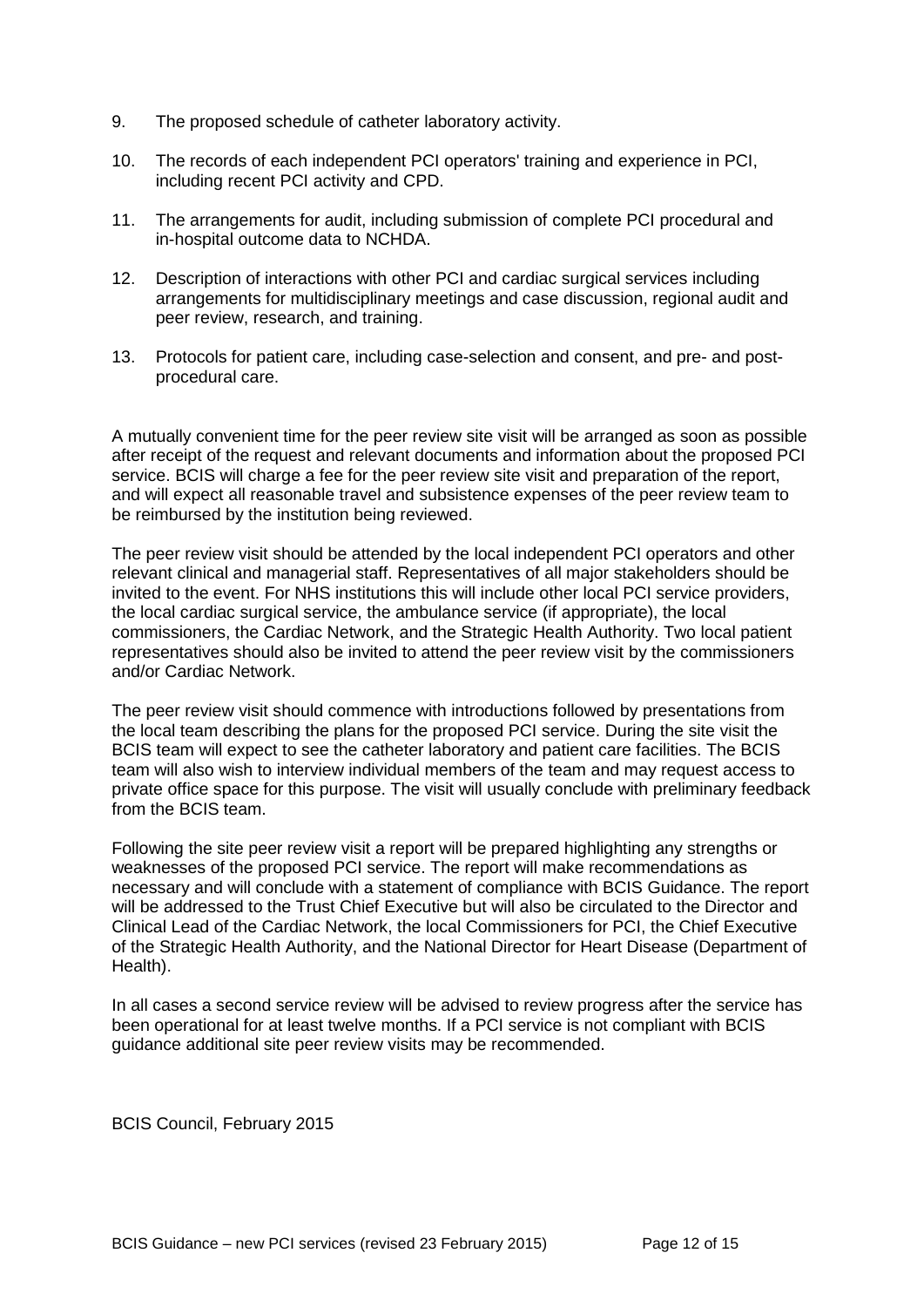#### **References**

- 1. Boyle R. Development of coronary angioplasty services. Report of an ad hoc advisory group of the CHD Taskforce. 2001.
- 2. Smith D, Dawkins K. Guidance on Development of new PCI sites. 2002.
- 3. Dawkins KD, Gershlick T, de Belder M, Chauhan A, Venn G, Schofield P, et al. Percutaneous coronary intervention: recommendations for good practice and training. Heart 2005;91(suppl 6):1-27.
- 4. Joint Working Group on Coronary Angioplasty of the British Cardiac Society, British Cardiovascular Intervention Society. Coronary angioplasty: guidelines for good practice and training. Heart 2000;83:224-35.
- 5. Parker DJ, Gray HH, Balcon R, Birkhead JS, Boyle RM, Hutton I, et al. Planning for coronary angioplasty: guidelines for training and continuing competence. British Cardiac Society (BCS) and British Cardiovascular Intervention Society (BCIS) working group on interventional cardiology. Heart 1996;75:419-25.
- 6. Danchin N. Systems of Care for ST-Segment Elevation Myocardial Infarction: Impact of Different Models on Clinical Outcomes. J Am Coll Cardiol Intv 2009 Oct 1;2(10):901-8.
- 7. Ludman P. BCIS audit returns 2007. Available from: http://www.bcis.org.uk/resources/audit/audit2007. Accessed 7th July 2008.
- 8. ACC/AHA/SCAI 2005 guideline update for percutaneous coronary intervention: a report of the American College of Cardiology/American Heart Association Task Force on Practice Guidelines (ACC/AHA/SCAI Writing Committee to Update 2001 Guidelines for Percutaneous Coronary Intervention). Circulation 2007;113:e166-e286.
- 9. A report of the National Confidential Enquiry into Patient Outcome and Death. Death following a first time, isolated coronary artery bypass graft. The heart of the matter. Available from: http://www.ncepod.org.uk/2008cabg.htm. Accessed 7th July 2008.
- 10. Hannan EL, Wu C, Walford G, King SB, Holmes DR, Ambrose JA, et al. Volume-Outcome Relationships for Percutaneous Coronary Interventions in the stent era. Circulation 2005;112:1171-9.
- 11. Burton KR, Slack R, Oldroyd KG, Pell ACH, Flapan AD, Starkey IR, et al. Hospital volume of throughput and periprocedural and medium-term adverse events after percutaneous coronary intervention: retrospective cohort study of all 17 417 procedures undertaken in Scotland, 1997-2003. Heart 2006;92:1667-72.
- 12. Moscucci M, Share D, Smith D, O'Donnell MJ, Riba A, McNamara R, et al. Relationship Between Operator Volume and Adverse Outcome in Contemporary Percutaneous Coronary Intervention Practice: An Analysis of a Quality-Controlled Multicenter Percutaneous Coronary Intervention Clinical Database. J Am Coll Cardiol 2005;46:625- 32.
- 13. Klein LW, Kolm P, Xu X, Krone RJ, Anderson HV, Rumsfeld JS, et al. A Longitudinal Assessment of Coronary Interventional Program Quality: A Report From the American College of Cardiology-National Cardiovascular Data Registry. J Am Coll Cardiol Intv 2009;2:136-43.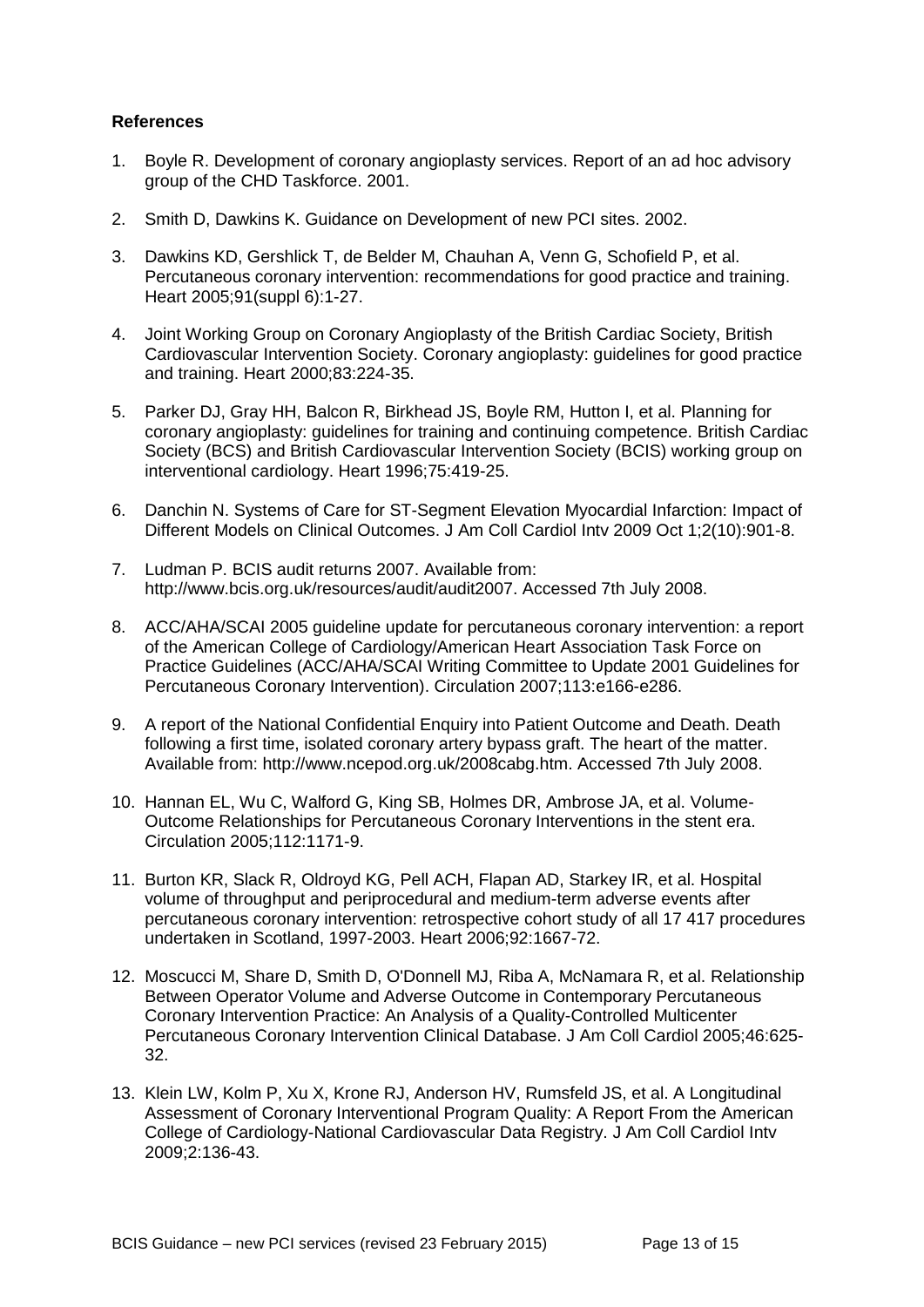- 14. Jollis JG, Peterson ED, Nelson CL, Stafford JA, DeLong ER, Muhlbaier LH, et al. Relationship Between Physician and Hospital Coronary Angioplasty Volume and Outcome in Elderly Patients. Circulation 1997;95:2485-91.
- 15. Magid DJ, Calonge BN, Rumsfeld JS, Canto JG, Frederick PD, Every NR, et al. Relation Between Hospital Primary Angioplasty Volume and Mortality for Patients With Acute MI Treated With Primary Angioplasty vs Thrombolytic Therapy. JAMA 2000;284:3131-8.
- 16. Kimmel SE, Berlin JA, Laskey WK. The Relationship Between Coronary Angioplasty Procedure Volume and Major Complications. JAMA 1995;274:1137-42.
- 17. Epstein AJ, Rathore SS, Volpp KGM, Krumholz HM. Hospital percutaneous coronary intervention volume and patient mortality, 1998 to 2000: Does the evidence support current procedure volume minimums? J Am Coll Cardiol 2004;43:1755-62.
- 18. Ho V. Evolution of the Volume-Outcome Relation for Hospitals Performing Coronary Angioplasty. Circulation 2000;101:1806-11.
- 19. ACCF/AHA/SCAI 2007 Update of the Clinical Competence Statement on Cardiac Interventional Procedures: A Report of the American College of Cardiology Foundation/American Heart Association/American College of Physicians Task Force on Clinical Competence and Training (Writing Committee to Update the 1998 Clinical Competence Statement on Recommendations for the Assessment and Maintenance of Proficiency in Coronary Interventional Procedures). Circulation 2007;116:98-124.
- 20. Srinivas VS, Hailpern SM, Koss E, Monrad ES, Alderman MH. Effect of Physician Volume on the Relationship Between Hospital Volume and Mortality During Primary Angioplasty. J Am Coll Cardiol 2009;53:574-9.
- 21. Zahn R, Gottwik M, Hochadel M, Senges J, Zeymer U, Vogt A, et al. Volume-outcome relation for contemporary percutaneous coronary interventions (PCI) in daily clinical practice: is it limited to high-risk patients? Results from the Registry of Percutaneous Coronary Interventions of the Arbeitsgemeinschaft Leitende Kardiologische Krankenhausarzte (ALKK). Heart 2008;94:329-35.
- 22. Spaulding C, Morice MC, Lancelin B, El Haddad S, Lepage E, Bataille S, et al. Is the volume-outcome relation still an issue in the era of PCI with systematic stenting? Results of the greater Paris area PCI registry. Eur Heart J 2006;27:1054-60.
- 23. Magid DJ, Calonge BN, Rumsfeld JS, Canto JG, Frederick PD, Every NR, et al. Relation Between Hospital Primary Angioplasty Volume and Mortality for Patients With Acute MI Treated With Primary Angioplasty vs Thrombolytic Therapy. JAMA 2000;284:3131-8.
- 24. Vakili BA, Kaplan R, Brown DL. Volume-Outcome Relation for Physicians and Hospitals Performing Angioplasty for Acute Myocardial Infarction in New York State. Circulation 2001;104:2171-6.
- 25. Hannan EL, Wu C, Walford G, King SB, III, Holmes DR, Jr., Ambrose JA, et al. Volume-Outcome Relationships for Percutaneous Coronary Interventions in the Stent Era. Circulation 2005;112:1171-9.
- 26. Canto JG, Every NR, Magid DJ, Rogers WJ, Malmgren JA, Frederick PD, et al. The Volume of Primary Angioplasty Procedures and Survival after Acute Myocardial Infarction. N Engl J Med 2000 ;342:1573-80.